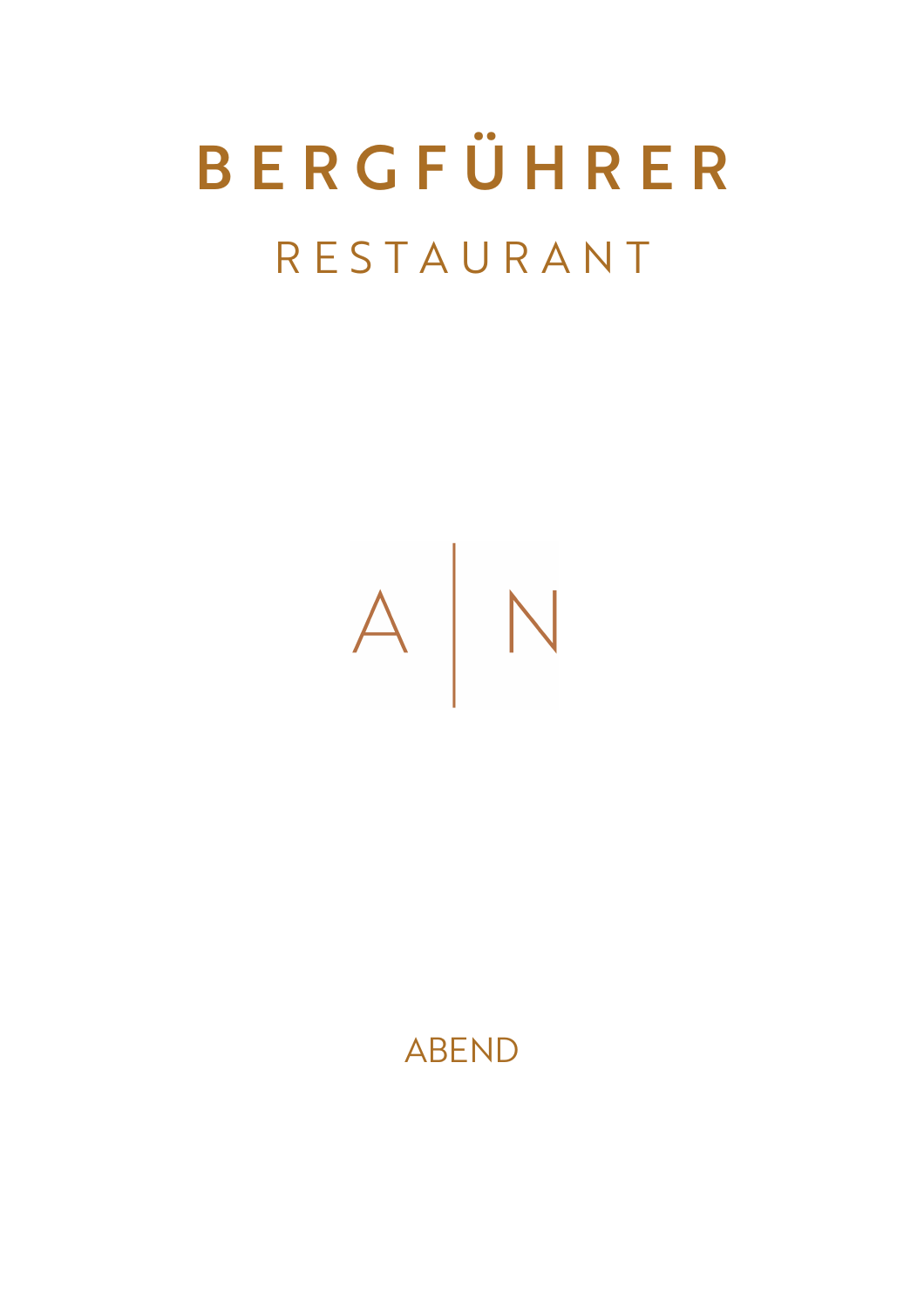#### KALT'S ZUM AFANGA

| 29 |    |
|----|----|
|    | 12 |
|    |    |
| 9  | 13 |
|    |    |

Holunder Sauce (M) | Französische Sauce (L,C) | Öl & Essig Elderberry sauce, french sauce or oil & vinegar

## ODER ÖPIS WARM'S

| <b>BERGFÜHRER SUPPE (L)</b>                                                       |    |
|-----------------------------------------------------------------------------------|----|
| Soup of the day                                                                   |    |
| <b>SERTIGER HOCHLAND RINDSBOUILLON (G)</b>                                        | 15 |
| Kartoffelknödli Schnittlauch                                                      |    |
| Sertiger highland beef broth, potatoe dumplings, chives                           |    |
| <b>SERTIGER CAPUNS mit Salsiz (G,L,C)</b>                                         | סכ |
| Kräuter   Rahm   Waldpilzen   Speck                                               |    |
| Grisons speciality, capuns, sausage, cream sauce, apple, bacon, porcini mushrooms |    |

### FÜR D CHLIINA

|                                                     | <b>NATURE</b> |    |
|-----------------------------------------------------|---------------|----|
| <b>HAUSGEMACHTE MACCHERONI MIT TOMATENSAUCE (G)</b> | 12            | 15 |
| Macaroni homemade with tomato sauce                 |               |    |
| <b>SPÄTZLI (G,L,C)</b>                              | 11            | 14 |
| Rahmsauce Rüebli                                    |               |    |
| Spaetzli, cream sauce, carrots                      |               |    |
| <b>I KALBSSCHNITZELI (G,L,C)</b>                    |               |    |

Spätzli Rüebli Rahmsauce One veal escalope, spaetzli, carrots, cream sauce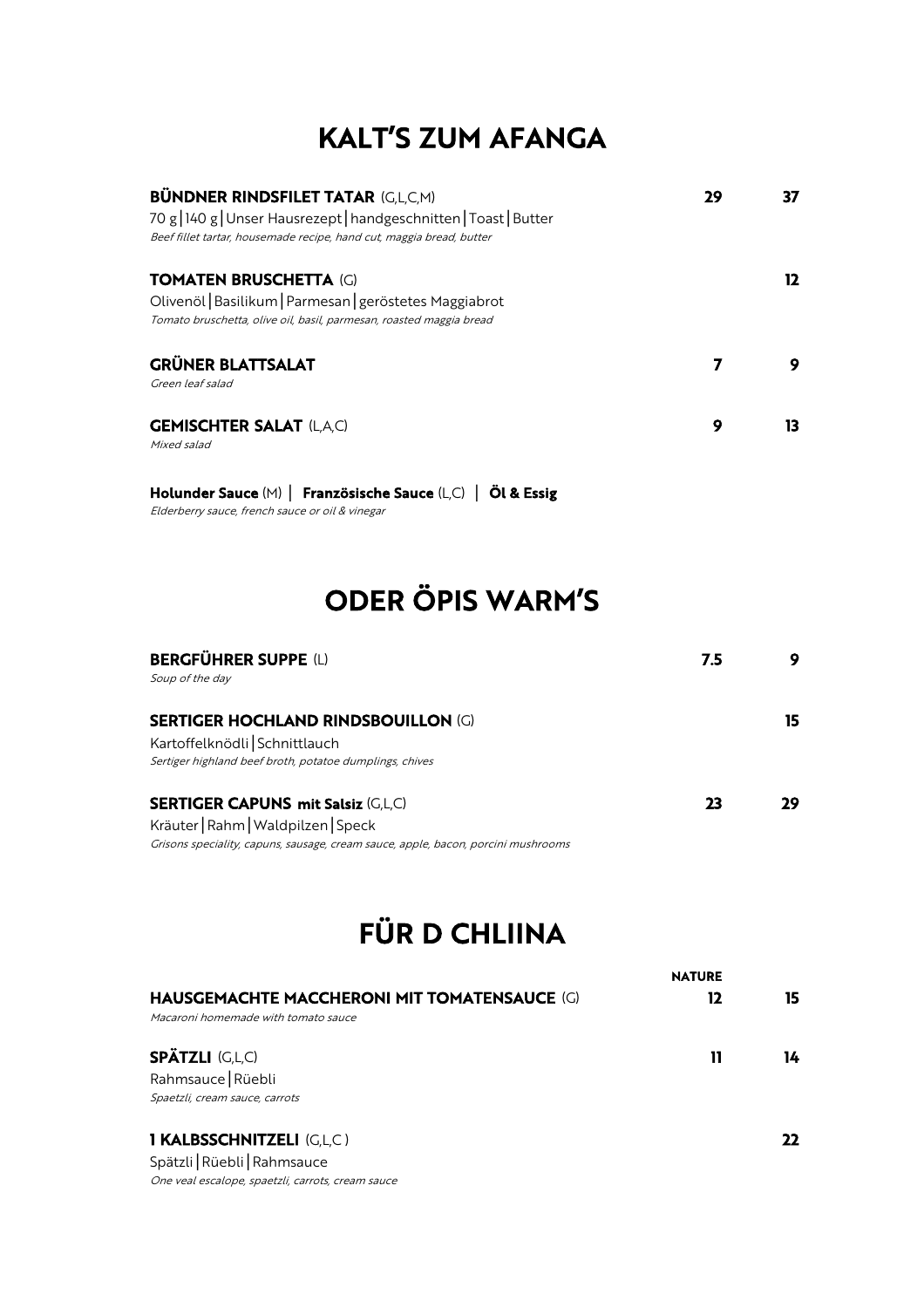#### VEGI & VEGAN

| <b>GNOCCHI (G,L,C)</b><br>Kräuterschaum Steinpilzen Apfel Preiselbeerli<br>Potatoe dumplings, herbal foam, mushrooms, apple, cranberries                                                     |  |
|----------------------------------------------------------------------------------------------------------------------------------------------------------------------------------------------|--|
| <b>STEINPILZRAVIOLI (G,L,C)</b><br>Apfelstückli Kräuterschaum   Preiselbeerli<br>Mushroom ravioli, apple pieces, herb foam, cranberries                                                      |  |
| <b>SERTIGER VEGAN TELLER</b><br>Sommergemüse   Waldpilzen   Rosmarin Kartoffeln   Preiselbeersauce<br>Sertiger vegan plate, vegetables, forest mushrooms, rosemary potatoes, cranberry sauce |  |

#### US DR PFANNA & VOM GRILL

| <b>GESCHNETZELTES KALBFLEISCH (L)</b><br>Steinpilzen   Rahm   Jus   Rösti<br>Sliced veal, roesti, porcini mushroom, cream, jus |    |    |
|--------------------------------------------------------------------------------------------------------------------------------|----|----|
| <b>REHSCHNITZEL (L)</b><br>Spätzli   Wildrahmsauce   Waldpilzen                                                                | 30 | 39 |
| Venison escalope, spaetzli, wild cream sauce, forest mushrooms                                                                 |    |    |
| <b>KALBS CORDON BLEU (G,L,C)</b>                                                                                               | 38 | 49 |
| Bergkäse   Schinken   Gemüse   Rösti                                                                                           |    |    |
| Veal of cordon bleu, mountain cheese, ham, vegetables, roesti                                                                  |    |    |
| <b>BÜNDNER RINDSFILET METZGEREI MARK (L)</b>                                                                                   | 46 | 59 |
| 130G   200G   Tagliarini   Rotwein Schalotte   Morchelrahm Sauce                                                               |    |    |
| Grisons beef filet, 130g or 200g, tagliarini, red wine shallot, morel cream sauce                                              |    |    |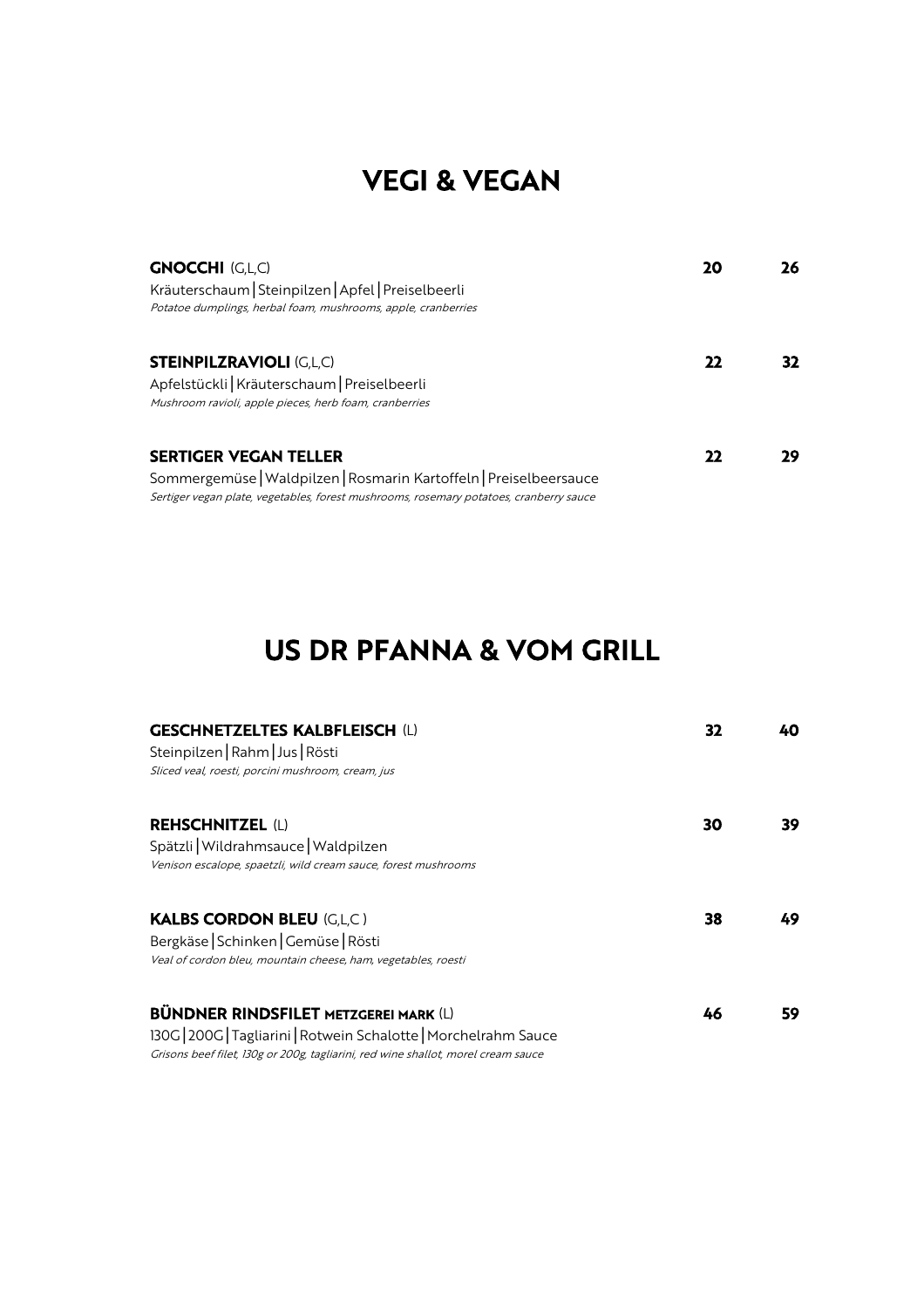#### **SÜÄSSES JEDA TAG FRISCHI, HUUSGEMACHTI DESSERTS**

| <b>ZABAYONE (L,C)</b><br>Weisswein   Portwein   Vanille Eis<br>Zabayone, white wine, port wine, vanilla ice cream                                        | 15  |
|----------------------------------------------------------------------------------------------------------------------------------------------------------|-----|
|                                                                                                                                                          |     |
| <b>GESCHLAGENER EISKAFFEE (L,C)</b><br>ohne Kirsch                                                                                                       | 15  |
| mit Kirsch<br>Ice coffee, with or without cherry brand                                                                                                   | 17  |
| <b>COUPE DÄNEMARK (C,L)</b><br>10                                                                                                                        | 14  |
| Lauwarme hausgemachte Schokosauce                                                                                                                        |     |
| Coupe denmark, warm homemade chocolate sauce                                                                                                             |     |
| <b>COUPE DULCINEA (C,L)</b><br>10                                                                                                                        | 14  |
| Lauwarme hausgemachte salzige Caramelsauce                                                                                                               |     |
| Coupe dulcinea, warm homemade caramel sauce                                                                                                              |     |
| <b>BÜNDNER NUSSTORTE (G,L,H,C,E)</b>                                                                                                                     | 9   |
| Grisons nut cake                                                                                                                                         |     |
| <b>MALANSER LINZERTORTE (G,L,H,C)</b>                                                                                                                    | 7   |
| Malanser linzercake                                                                                                                                      |     |
| <b>MARRONIKUCHEN MIT RAHM (L,H)</b>                                                                                                                      | 9   |
| Chestnut cake with whipped cream                                                                                                                         |     |
| <b>KUGEL GLACE (C,L,H)</b>                                                                                                                               | 3.5 |
| Vanille   Chocolat   Stracciatella   Erdbeere   Mocca *enthält Haselnuss                                                                                 |     |
| Zimt   Caramel   Traube *vegan   Zitrone *vegan   Zwetschge *vegan                                                                                       |     |
| Scoop of ice cream, vanilla, chocolat, stracciatella, strawberry, mocca *contains hazelnut<br>cinnamon, caramel, grape *vegan, lemon *vegan, plum *vegan |     |

## **SÜSSWEIN**

#### Österreich

| <b>BEERENAUSLESE WAGENTRISTL</b>   | 2017 | 4 cl    | 6.5 |
|------------------------------------|------|---------|-----|
| Muskat Ottonel, Weissburgunder     |      | 37.5 cl | 55  |
| <b>SCHWARZ GOLD JOHANN SCHWARZ</b> | 2018 | 4 cl    | 12  |
| Muskat Ottonel                     |      | 37,5 cl | 108 |